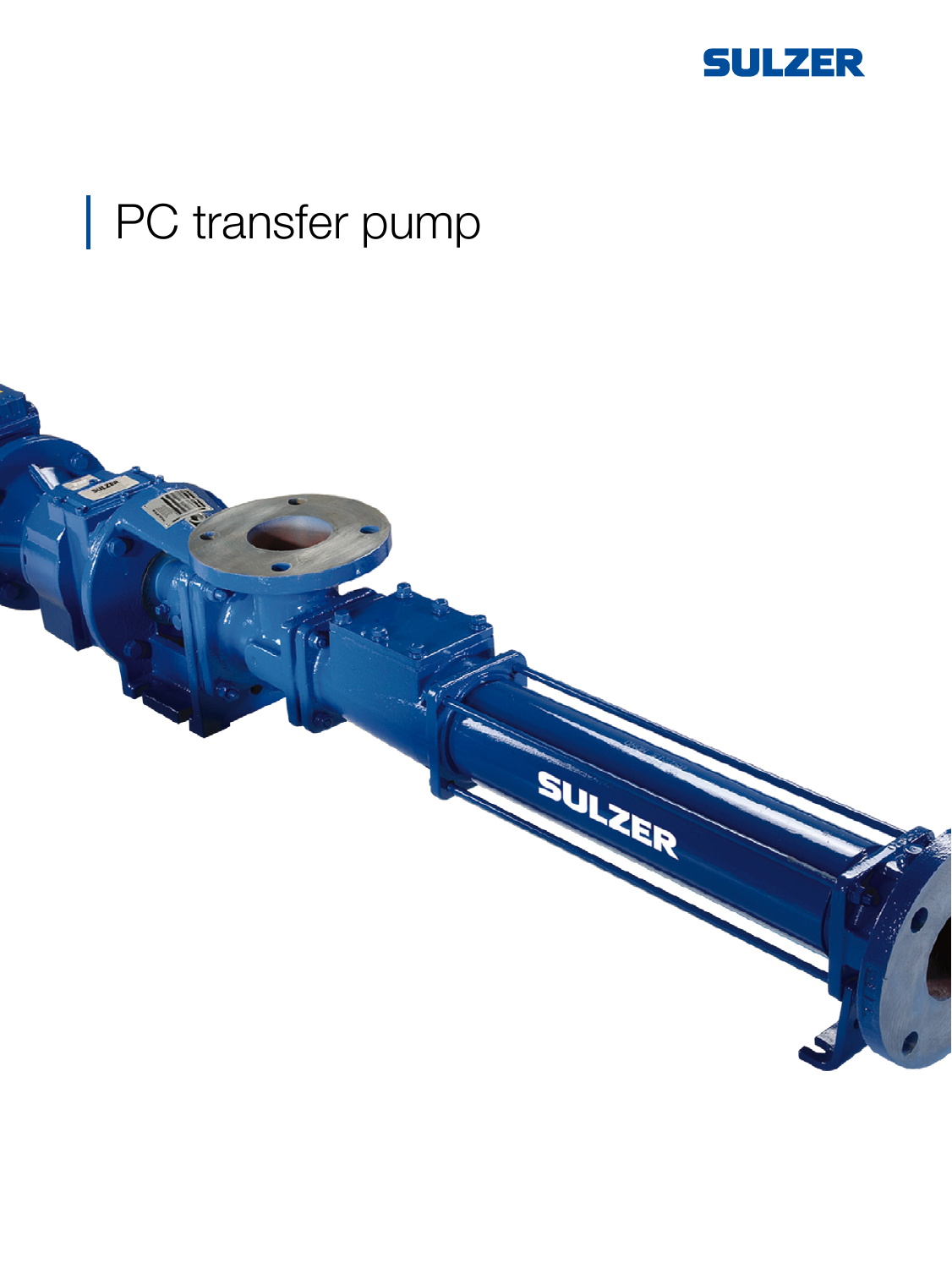## Main industries and applications

The PC transfer pump is used for pumping wastewater sludge, effluents and shear sensitive fluids in municipal and industrial process applications. The pump delivers a constant capacity with variable pressure for viscous, shear thinning fluids.

The PC transfer pump is used in the following applications:

- Municipal and industrial effluents
- Sludge transfer processes
- Shear sensitive processes
- Hydrated lime slurry
- Industrial chemicals and detergents
- Paper stocks
- Starch slurries
- Ground water with manganese
- Agricultural effluent and farm waste slurries







General industry



Water and wastewater

Pulp, paper and board

Chemical process industry

### **Materials**

| Pump body       | Rotor/rotating parts      | <b>Stator materials</b>  |
|-----------------|---------------------------|--------------------------|
| Cast iron       | Alloy steel with HCP      | Natural rubber           |
| Stainless steel | 316 stainless steel       | <b>EPDM</b>              |
|                 | 316 stainless steel + HCP | High nitrile             |
|                 |                           | Nitrile NBR              |
|                 |                           | Fluoro-elastomer / Viton |

## Operating data

|                                | 50 Hz                       | 60 Hz                   |
|--------------------------------|-----------------------------|-------------------------|
| Pump sizes (up to diameter)    | 250 mm                      | 10 in.                  |
| Pump size (square inlet up to) | $240 \times 240$ mm         | $9 \times 9$ in.        |
| Capacities                     | up to $440 \text{ m}^3/h$   | up to 990 USgpm         |
| Differential pressures         | up to 24 bar                | up to 350 psi           |
| <b>Temperatures</b>            | $-10$ up to $100^{\circ}$ C | 14 up to $212^{\circ}F$ |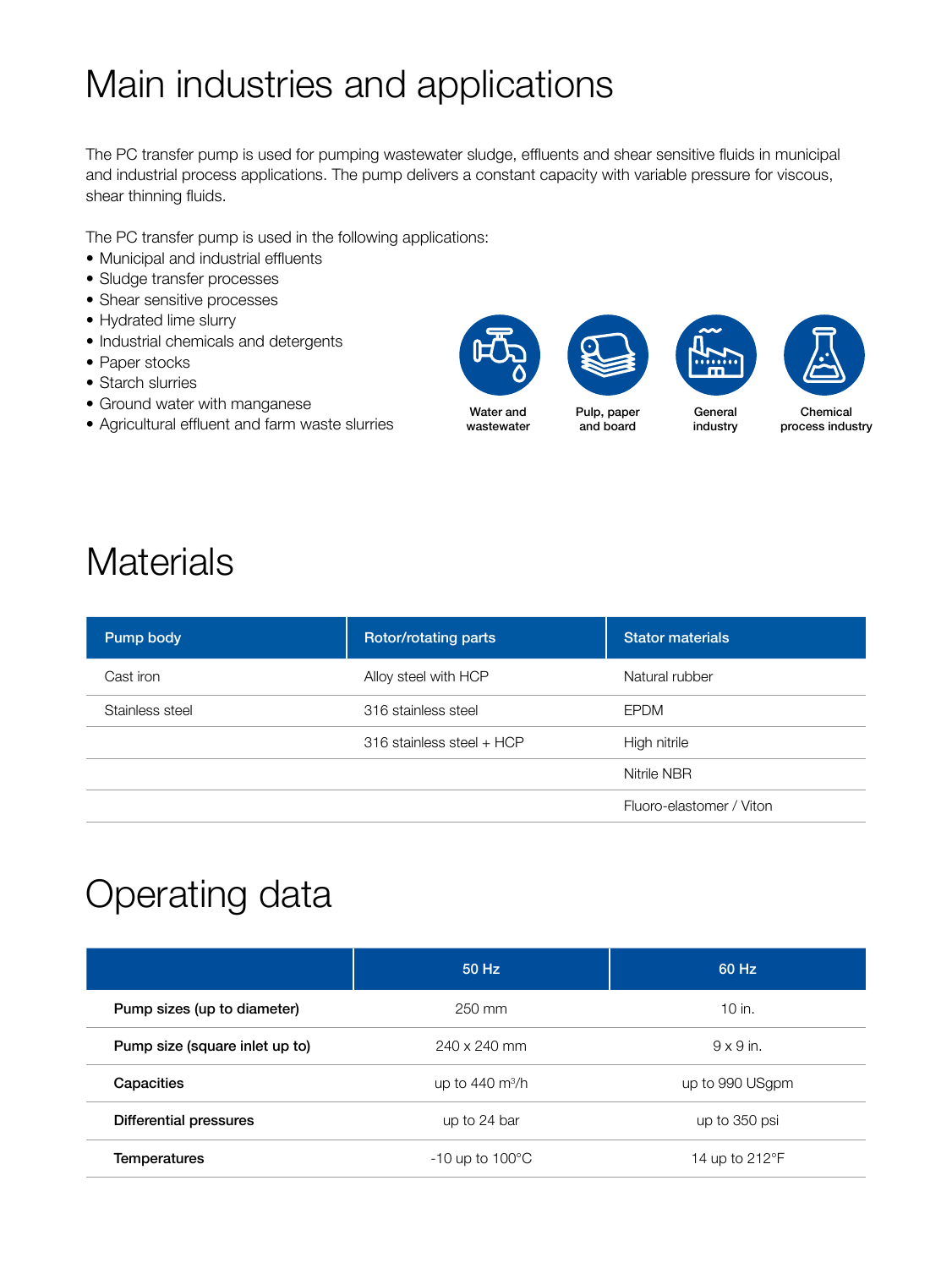### Features and benefits

#### The robust drives and gearboxes with low running speeds form an integral part of the compact unit design

• Low running speeds mean reduced wear for a longer working pump life and the close coupled design gives the unit a small footprint

The rotor/ stator design provides a gentle pumping action required for moving viscous fluids, slurries and sludge

• The gentle pumping action minimizes shear and crush damage for sensitive process fluids especially sludge with flocculants

#### Available in horizontal or vertical surface mounted installation

• With inspection cover option for applications with known rag content

The pump can be supplied with a square inlet and conveyor

• To facilitate feeding thick and viscous slurries and sludge into the pump

Drive train has fully sealed joints to maximize product lifespan

#### Choice of shaft sealing options with single or double mechanical seals and packed glands

• Most applications require a double mechanical seal as standard, however, Sulzer provides options for customer preferences and cost savings